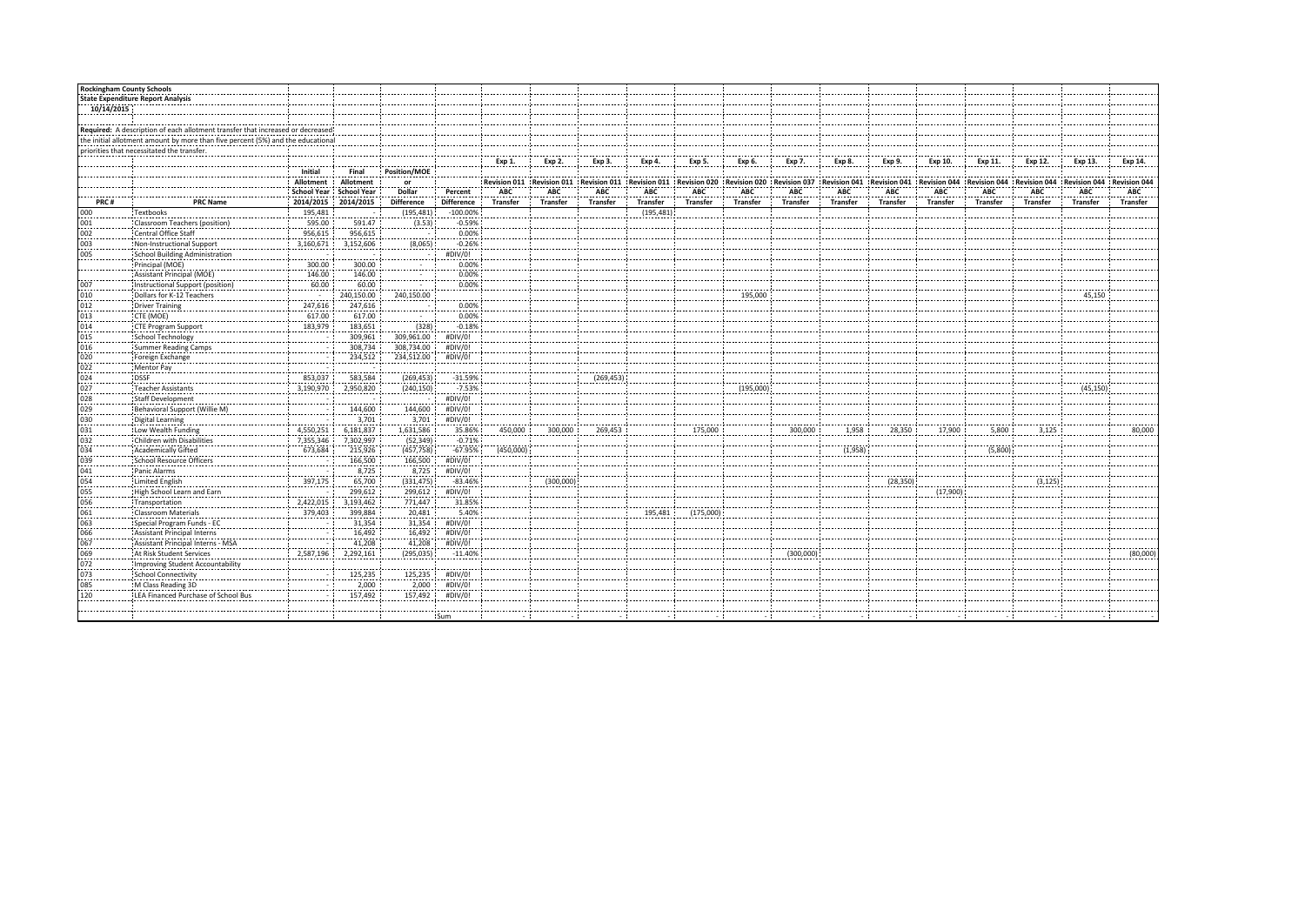| <b>Explanation</b><br>Number | <b>Explanation</b>                                                                                                                                                                                                                                   |
|------------------------------|------------------------------------------------------------------------------------------------------------------------------------------------------------------------------------------------------------------------------------------------------|
| Exp. 1.                      | The transfer of State Academically Gifted dollars<br>(PRC 034) to State Low Wealth Funding (PRC 031)<br>was used to pay for beginning teacher positions<br>traded with AIG - the AIG teachers being paid from<br>State Classroom Teachers (PRC 001). |
|                              |                                                                                                                                                                                                                                                      |
| Exp. 2.                      | The transfer of State Limited English Proficiency<br>(PRC 054) to State Low Wealth Funding (PRC 031)<br>was used to pay for beginning teacher positions<br>traded with LEP - the LEP teachers being paid from<br>State Classroom Teachers (PRC 001). |
|                              |                                                                                                                                                                                                                                                      |
| Exp. 3.                      | The transfer of State Disadvantage Student<br>Supplement dollars (PRC 024) to State Low Wealth<br>Supplemental Funding (PRC 031) was used to<br>offset the increased cost of retirement benefits<br>and hospitalization.                             |
|                              |                                                                                                                                                                                                                                                      |
| Exp. 4.                      | The transfer of State Textbook dollars (PRC 130) to<br>State Instructional Supplies (PRC 061) was used to<br>offset the state budget cut to the instructional<br>supply allotment.                                                                   |
|                              |                                                                                                                                                                                                                                                      |
| Exp. 5.                      | The transfer of State Instructional Supplies (PRC<br>:061) to State Low Wealth Supplemental Funding<br>(PRC 031) was used to offset the increased cost of<br>retirement benefits and hospitalization.                                                |
|                              |                                                                                                                                                                                                                                                      |
| Exp. 6.                      | The transfer of State Teacher Assistant dollars (PRC<br>(027) to State Dollars for K-12 Teachers (PRC 010)<br>was used to pay for classroom teachers.                                                                                                |
|                              |                                                                                                                                                                                                                                                      |
| Exp. 7.                      | The transfer of State At-Risk Student Services (PRC<br>069) to State Low Wealth Funding (PRC 031) was<br>used to offset the increased cost of retirement<br>benefits and hospitalization.                                                            |
|                              |                                                                                                                                                                                                                                                      |
| Exp. 8.                      | The transfer of State Academically Gifted dollars<br>(PRC 034) to State Low Wealth Funding (PRC 031)<br>was used to pay for beginning teacher positions<br>traded with AIG - the AIG teachers being paid from<br>State Classroom Teachers (PRC 001). |
|                              |                                                                                                                                                                                                                                                      |
| Exp. 9.                      | The transfer of State Limited English Proficiency<br>(PRC 054) to State Low Wealth Funding (PRC 031)<br>was used to pay for beginning teacher positions<br>traded with LEP - the LEP teachers being paid from<br>State Classroom Teachers (PRC 001). |
|                              |                                                                                                                                                                                                                                                      |
| Exp. 10.                     | The transfer of State High School Learn and Earn<br>(PRC 055) to State Low Wealth Funding (PRC 031)<br>was used to offset the increased cost of retirement<br>benefits and hospitalization.                                                          |